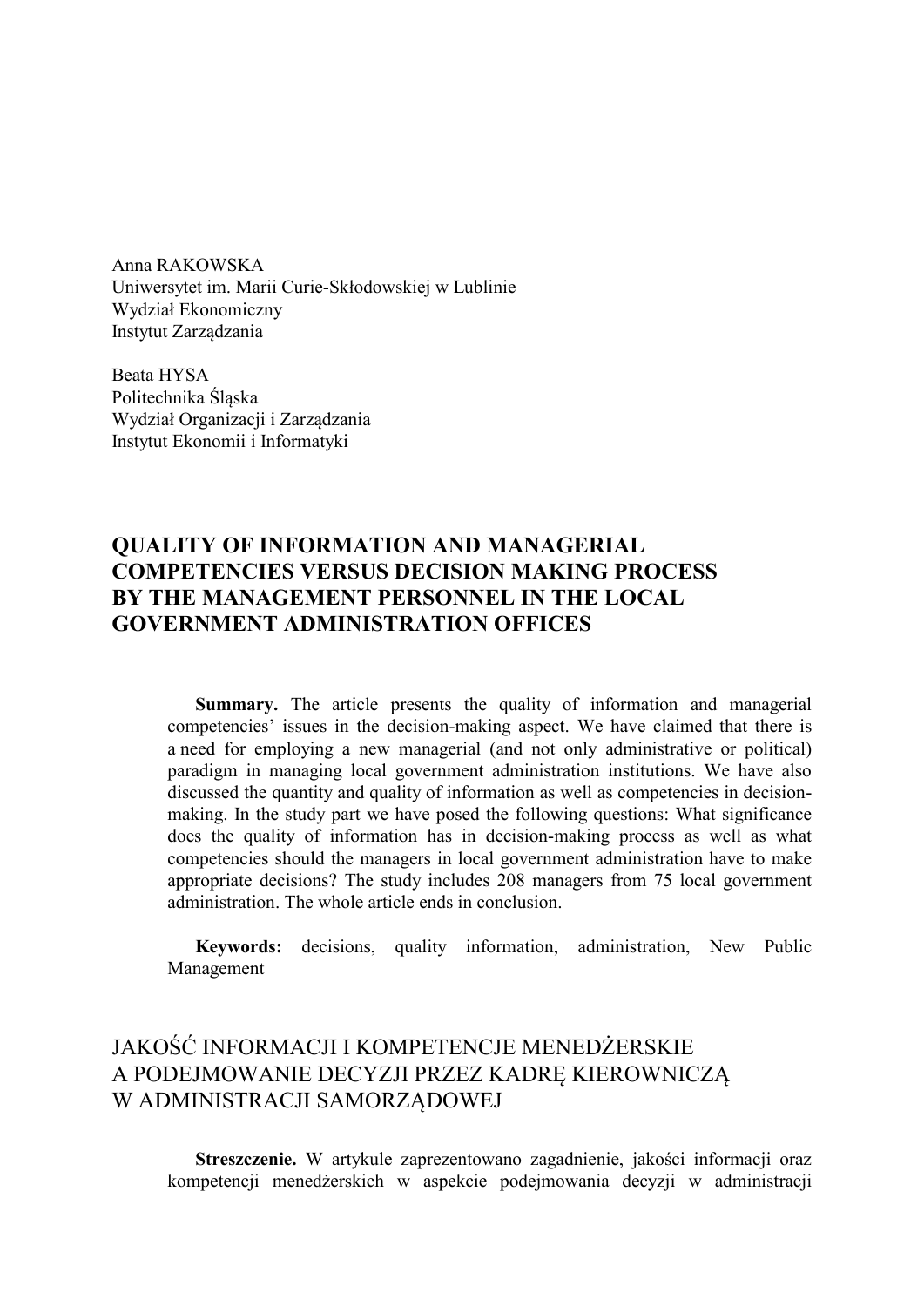samorządowej. Wskazano na potrzebę zastosowania nowego, menedżerskiego, a nie tylko administracyjno-politycznego paradygmatu w zarządzaniu w urzędach administracji samorządowej. Omówiono wpływ ilości i jakości informacji oraz kompetencji na podejmowanie decyzji. W część badawczej postawiono pytania: Jakie znaczenie ma jakość informacji oraz system informacyjny w podejmowaniu decyzji, oraz jakie kompetencje powinni mieć kierownicy administracji samorządowej aby podejmować właściwe decyzje? Badaniem objęto 208 kierowników z 75 urzędów administracji samorządowej Górnego Śląska. Całość podsumowano wnioskami.

**Słowa kluczowe:** jakość informacji, kompetencje menedżerskie, podejmowanie decyzji, administracja samorządowa

### **1. Introduction**

Decisions made by managers constitute a key issue of the managerial work in any organization. However, if the managers are to make good decisions, they need to be equipped with suitably developed competencies, and they also need to have access to information which meets specific quality requirements. Although in certain situations, when access to information is difficult or the problem is non-structural, and it is possible to overcome problems creatively, it must be remembered that in local government administration the majority of decisions must be made on the basis of the available knowledge and current regulations. This issue is vital as decision-making process has a serious impact on a substantial number of citizens. As the different studies have shown the quality of decisionmaking in Polish local government institutions leaves much to be desired.<sup>1</sup> Although there are numerous studies researching the work of managers and managerial decisions, it is more difficult to find studies pertaining to managers in local government administration. At the same time, due to political changes and the growing popularity of the New Public Management idea, it seems plausible to scrutinize these issues. The aim of this article is to make a synthesized presentation of the conclusions from the relevant literature and the results of our own studies conducted among the managerial personnel in the institutions of local government administration.

1

<sup>1</sup> Urbaniak B., Bohdziewicz P.: Zdiagnozowanie potencjału administracji samorządowej, ocena potrzeb szkoleniowych kadr urzędów administracji samorządowej oraz przygotowanie profili kompetencyjnych kadr urzędów administracji samorządowej. ASM Centrum Badan i Analiz Rynku, Kutno 2009, s. 98-176.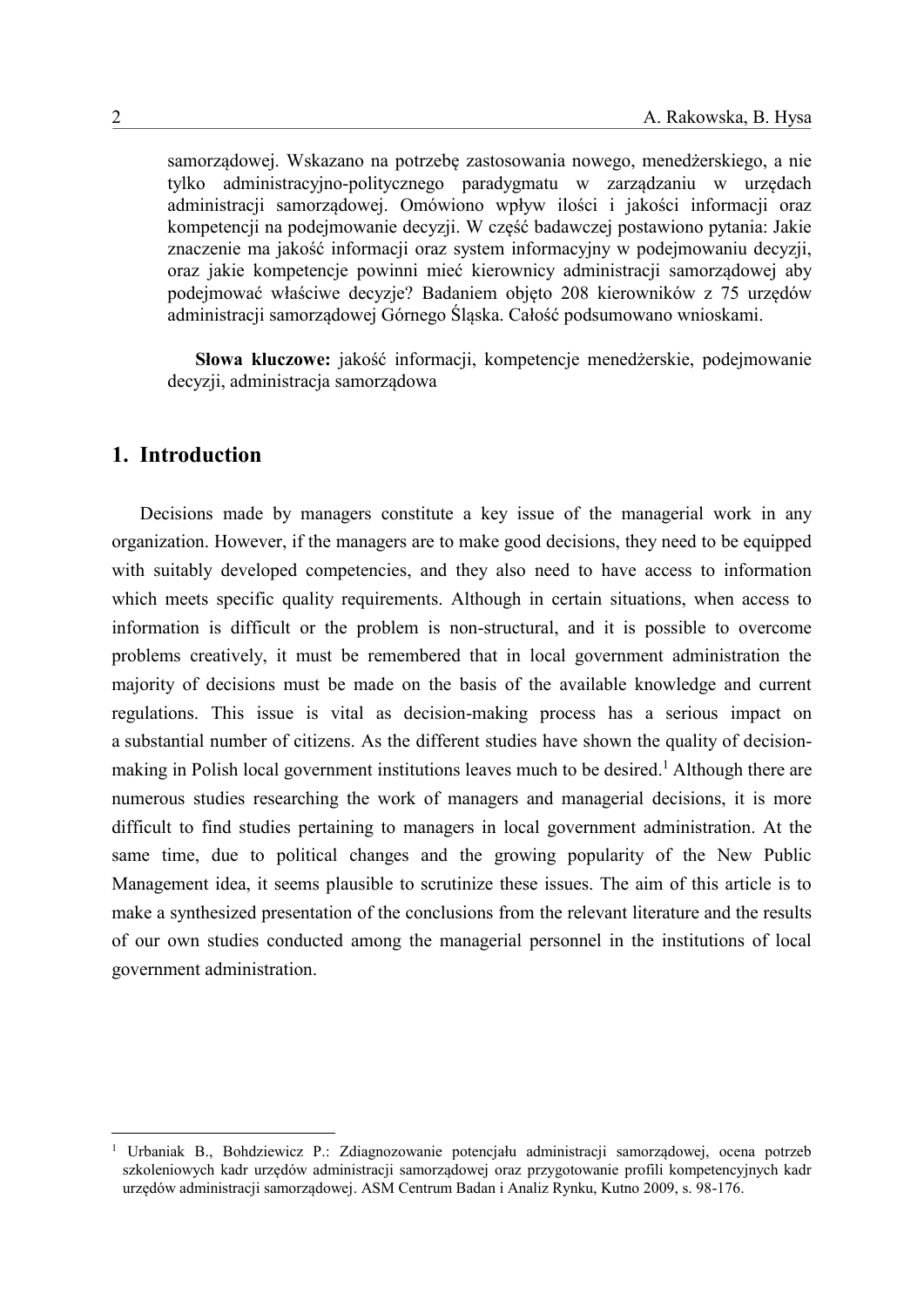## **2. Managerial approach in local government administration**

With the political and system changes in Poland as well as re-establishing of the local government, there has also been a change in the role of public administration. Delegating to these local government units the tasks, powers and obligations from the area of public administration enforced the change of organizational structures and their methods of functioning. In turn, the membership in the European Union imposed on self-governments a certain operational mode in the area of dealing with the results of crisis, technological development or environment protection. At the same time, the ever growing and more sophisticated expectations from society towards the local government constantly create the necessity to manage the public finances in a moderate way. Thus, there are new challenges looming ahead for the local governments and the need for constant development on their part.

In the world literature pertaining to the subject of functioning of the public administration, both in the traditional management as well as the New Public Management a big significance for the managerial approach (not only legal or political) is being emphasized.<sup>2</sup> In the traditional approach competencies seem to be the focal point, 3 as well as efficiency and in the new approach, besides competencies, the importance of managerial roles – goal orientation and more flexible and pro-market approach is emphasized. <sup>4</sup> Both concepts clearly indicate that managers have a very important role to play in local government administration. They need to have appropriate knowledge, skills and competencies allowing them to efficiently fulfill these roles and make the right decisions.

#### **2.1. Competencies**

1

The term competencies has been defined in various ways and it is difficult to classify it. It results from the fact that this issue is interdisciplinary and appears in Sociology, Psychology, Pedagogy, Economics, Law, Management. Therefore, there is a methodological confusion, which sometimes leads to contradictory opinions (even arguments) of the scientists as to the ways of explaining this term and the methods of investigation and mastering the managerial competencies.<sup>5</sup> Frequently the authors quote the terms of skills,<sup>6</sup>

<sup>2</sup> Supernat J.: Administracja publiczna w świetle koncepcji New Public Management, [w:] Administracja publiczna. Studia Krajowe i Międzynarodowe, WSAP, Białystok 2003.

<sup>3</sup> Weber M.: Gospodarka i społeczeństwo: zarys socjologii rozumiejącej. PWN, Warszawa 2002, s. 164.

<sup>4</sup> Catlaw T., Chapman J.: What's New about the New Public Management, A comment Stephen Page's. "Public Administration Review", 2007.

<sup>5</sup> Rakowska A.: Kompetencje menadżerskie kadry kierowniczej we współczesnych organizacjach. UMCS, Lublin 2007, s. 47.

<sup>6</sup> Thierry D., Sauret C.: Zatrudnienie i kompetencje w przedsiębiorstwie w procesie zmian. Poltex, Warszawa 1994, s. 6.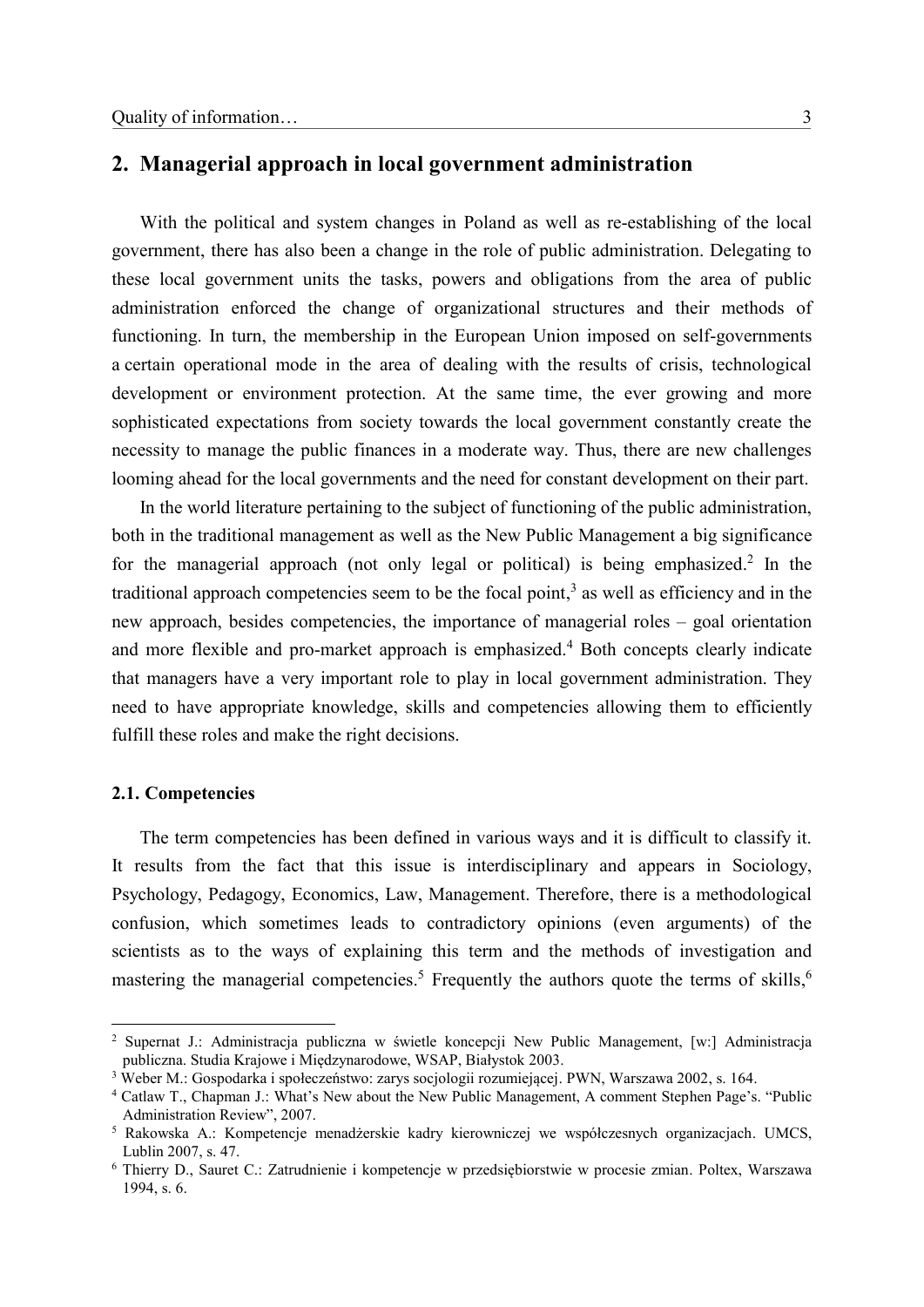abilities<sup>7</sup> or qualifications<sup>8</sup> as synonymous to competencies. Among numerous definitions of competencies it has been assumed that they are: skills, knowledge, attitudes and personal qualities, which lead to achieving positive results at work. They are additionally boosted by personal predispositions, general life and professional experience as well as suitable attitude and behavior.

In the relevant literature of the subject there are a lot of studies on the managerial competencies, 9 but only a few of them pertain to the competencies of the managerial personnel of public administration. <sup>10</sup> Although local government administration uses tools borrowed from the private sector, which include managing of the finances (efficiency), using benchmarking solutions,<sup>11</sup>outsourcing solutions,<sup>12</sup> reeingineering solutions, quality management<sup>14</sup> (Total Quality Management), appropriate goal orientation and monitoring of the results, and modern human resources management<sup>15</sup> (empowerment). However, as different studies suggest (not very numerous so far) there are certain discrepancies between the competencies of managers in business organizations and those working in local government institutions. 16

<u>.</u>

<sup>7</sup> Bratnicki M.: Kompetencje przedsiębiorstwa, od określenia kompetencji do zbudowania strategii. Placet, Warszawa 2000.

<sup>8</sup> Chełpa S.: Kwalifikacje kadr kierowniczych przedsiębiorstw przemysłowych. Kierunki i dynamika zmian. AE, Wrocław 2003, s. 18.

<sup>9</sup> Listwan T.: Zarządzanie kadrami. C.H. Beck, Warszawa 2010; Chełpa S.: op.cit.; Rakowska A.: op.cit.; Penc J.: Role i umiejętności menadżerskie. Difin, Warszawa 2005; Rakowska A., Sitko-Lutek A.: Doskonalenie kompetencji menadżerskich. PWN, Warszawa 2000.

<sup>&</sup>lt;sup>10</sup> Walkowiak R.: Model kompetencji menadżerów organizacji samorządowych. Wyd. Uniwersytetu Warmińsko-Mazurskiego w Olsztynie, Olsztyn 2004.

<sup>11</sup> Rogala P.: Zastosowanie benchmarkingu w administracji publicznej. Doświadczenia urzędu miejskiego w Gliwicach. "Problemy Jakości", nr 5, 2005.

<sup>12</sup> Oleński J.: Nowoczesna infrastruktura informacyjna podstawą taniego i przyjaznego państwa polskiego. Program reformy infrastruktury informacyjnej państwa i strategii informatyzacji sektora publicznego. MSWiA, Warszawa 2005, www.mswia.gov.pl/download.php?s=1&id=2419 (dostęp 2011.08.15).

<sup>13</sup> Wolniak R., Słaba S.: Procesy reorganizacji w administracji publicznej na przykładzie Wydziału Finansowoksięgowego Wydziału Edukacji UM w Rybniku cz. 1 – prezentacja procesu restrukturyzacji w badanej instytucji. Zeszyty Naukowe Politechniki Śląskiej, s: Organizacja i Zarządzanie, Gliwice, 2005, s. 71.

<sup>14</sup> Lisiecka K., Papaj T.: System zarządzania jakością w urzędach terytorialnej administracji publicznej. "Problemy Jakości", nr 10, 2006, s. 39-40; Furterer S., Elshennawy A.K. : Implementaion of TQM and lean Six Sigma tools in local government: a framework and a case study. "Total Quality Management & Business Excellence", No. 16, Vol. 10, 2005, p. 1179-1191; Rago W.V.: Adapting Total Quality Management to government: Another point of view. "Public Administration Review", No. 54, Vol. 1, 1996.

<sup>&</sup>lt;sup>15</sup> Kappelaman L., Prybutok V.: Empowerment Motivation, Training and TQM Program Implementation Success. "Total Quality Management", No. 3, Vol. 37, 2001, p. 15; Tulgan B.: Empowerment Myth. "Leadership Excellence", No. 4, Vol. 24, 2007; Bugdol M.: Zarządzanie jakością w urzędach administracji publicznej. Difin, Warszawa 2008.

<sup>16</sup> Walkowiak R.: op.cit.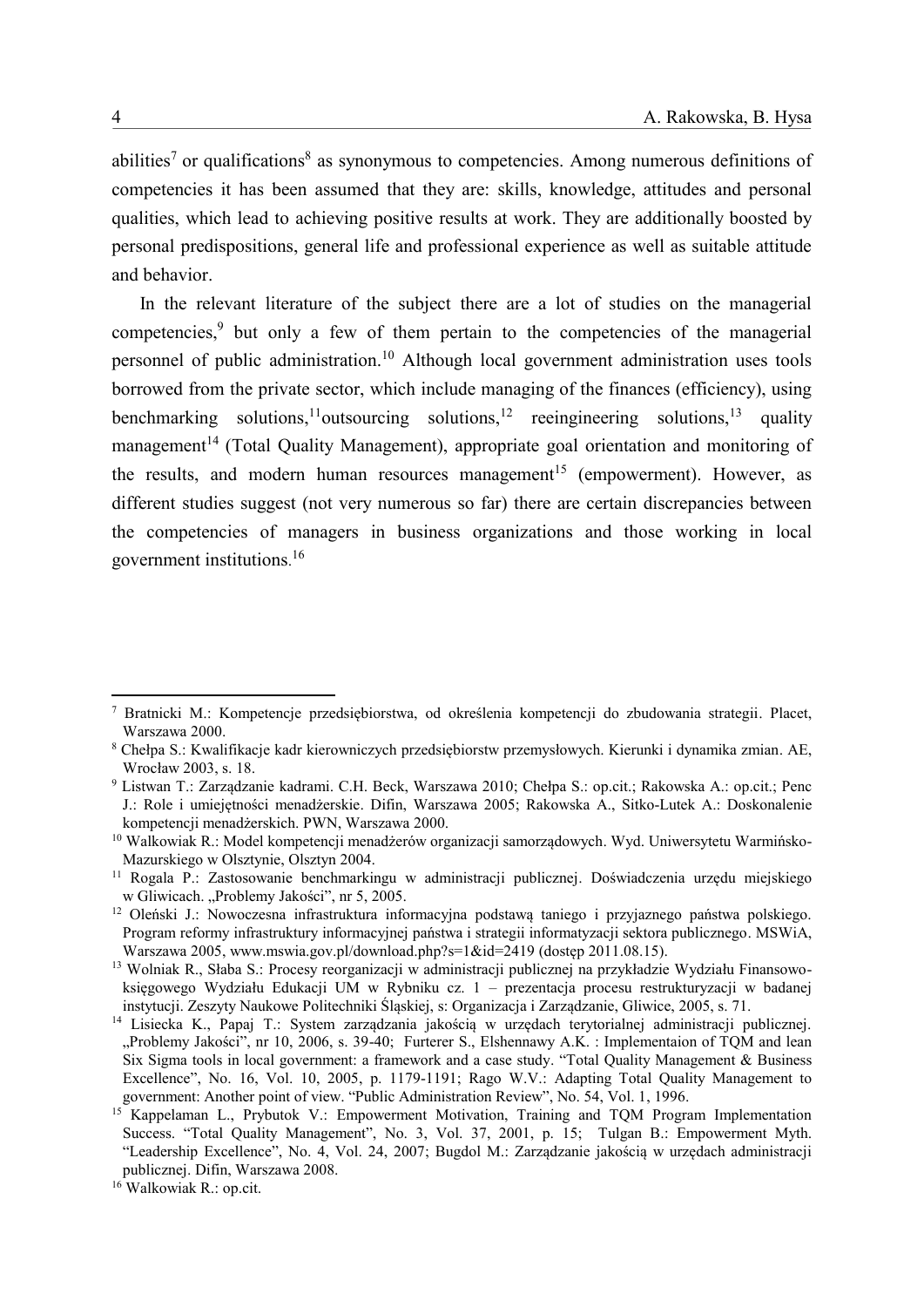#### **2.2. Barriers and decision-making conditions in local government administration**

Meeting the growing needs of the residents with budget limitations of the communes (gminas) forces the local government institutions to make more and more difficult decisions. It is thus important to have the necessary information, competencies and knowledge on the conditioning of the decision-making processes. They differ however, from the ones operating in business organizations. The difference stems from its public character (political responsibility) and legal character (regulations). Nevertheless, both business and public sector managers encounter both subjective barriers (related to the personal qualities of the decisionmaking people) and objective factors (resulting from the conditions in which a given entity functions). The objective barriers are foremost: organizational, legal (crucial in administration), economic, cultural, resource-related, technological, and informational. It is the legal barriers that create a situation where decisions made by mangers can be divided into two categories: administrative and managerial. Administrative decisions stem from the legal regulations imposed by the law. On the other hand, managerial decisions are related to personnel management (motivating, assessing, control over subordinates), managing shifts or organizing current work in a given unit.

## **3. Role of quantity and quality of information in the decision-making process**

In order to make decisions it is essential to have suitable information. Omnipresence of the Internet and access to modern communication technologies in the local government administration increases the ease and speed of accessing information but the problem is both the quantity and quality of this information.

#### **3.1. Quantity of information**

1

The decision makers cannot make correct decisions without sufficient information load. On the other hand, they are often inundated with bulk of useless data, which make lead them to overlook information which is vital for them. Organizations may have more data but at the same time less information, <sup>17</sup> because the problem of data selection and processing them into information appears. The data overload slows the decision-making process down and in the extreme situation it may inhibit appropriate functioning of the organization altogether. On the other hand, it is known that increasing the amount and quality of information leads to

<sup>17</sup> Drucker P.: Zarządzanie w XXI wieku. Muza, Warszawa. 2000, s. 140.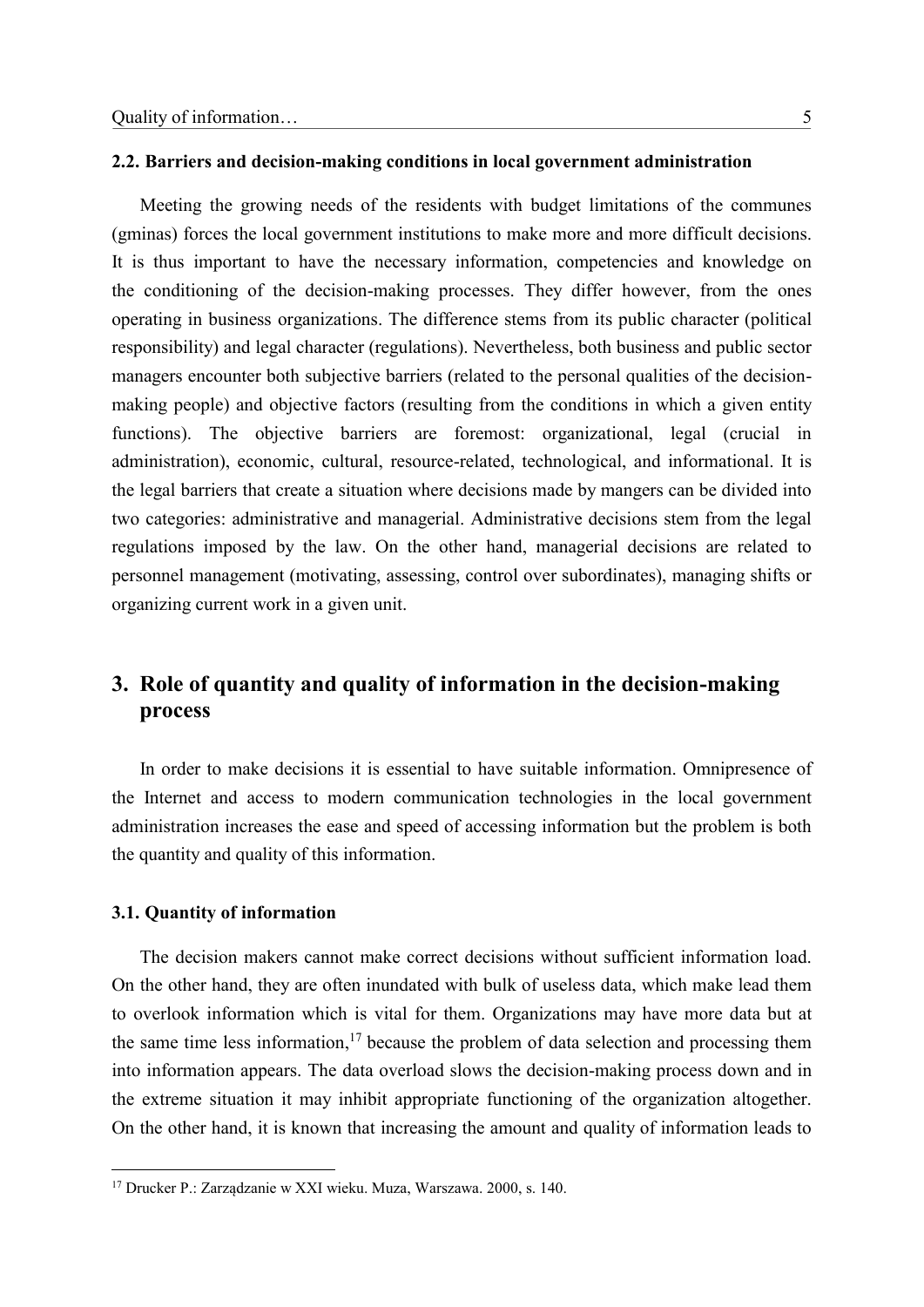increasing the quality of the decision-making process. Due to the limitations on the effective usage of information, there is a certain level which, when reached, leads to the decrease of the decision-making quality. The dependence between the amount of information and decision quality has the shape of the reversed<sup>18</sup>. People using information systems are not able to process and analyze all the data and information. As a result, they make their decisions on the basis of incomplete information or too late to make good use of it. The issue of abundance of information and informational overload is mentioned in numerous publications. <sup>19</sup> Apart from the sufficient amount of information it is necessary for the decision makers to have good quality of information.

#### **3.2. Quality of information**

The quality of information can be viewed both subjectively – from the side of information users as well as objectively, resulting from the functions which the information is supposed to perform. The majority of the definitions of the quality of information used in the relevant literature are based on exemplifying these features that information is supposed to have $20$ There is not, however, a homogenous catalogue of features which would specify good quality information.

As the reports and analyses regarding the functioning of local government administration, the quality of the decisions made is not satisfactory<sup>21</sup>. Thus, there is a need to conduct studies in this area as the quality of information topic in public administration entities does not come too often.<sup>22</sup> It is usually discussed when doing information infrastructure analysis,<sup>23</sup> or is limited to studying particular applications<sup>24</sup> There is a lack, however, of studies or attempts at generalizations, which would account for the issues of quality of information with regard to the decisions made in local government administration.

<u>.</u>

<sup>&</sup>lt;sup>18</sup> Marcinkowska M.: Wykorzystanie informacji controllingu – spojrzenie behawioralne. "Przegląd Organizacji", nr 1, 2010.

<sup>19</sup> Lesca H., Lesca E.: Gestion de l'information. Litec, Paris 1995; Melgoza P., Mennel P.A.: Information overload. "Collection Building", Vol. 21, Issue 1, 2002, p. 32-42.

<sup>&</sup>lt;sup>20</sup> Abdallah H.M.: A quality assurance model for an information system development life cycle. "International Journal of Quality & Reliability Management", Vol. 13, Issue 7, 1996; English L.: The Essentials of Information Quality Management. "DM Review Magazine", September, 2002, p. 70-78. Knight S., Burn J.: Developing a Framework for Assessing Information Quality on the World Wide Web. "Informing Science Journal", Vol. 8, 2005, p. 160-169.

<sup>21</sup> Urbaniak B., Bohdziewicz P.: op. cit., Raport końcowy opracowany na zlecenie MSWiA w ramach projektu pt. "Badanie ewaluacyjne wsparcia udzielonego administracji samorządowej w ramach Działania 5.2"ASM Centrum Badan i Analiz Rynku Sp. z o.o., Kutno, 2010, s. 83.

<sup>22</sup> Gryncewicz W.: Doskonalenie jakości informacji w jednostkach administracji skarbowej. Podejście indologiczne. Praca doktorska, AE, Wrocław 2007.

<sup>23</sup> Oleński J.: Infrastruktura informacyjna państwa w globalnej gospodarce. WNE UW, Warszawa 2006.

<sup>24</sup> Chmielarz W.: Ocena serwisów internetowych urzędów miejskich przy pomocy metody konwersji. SHG, Warszawa 2010; Dziuba T.: Metody ekonomiki sektora informacyjnego. Difin, Warszawa 2007.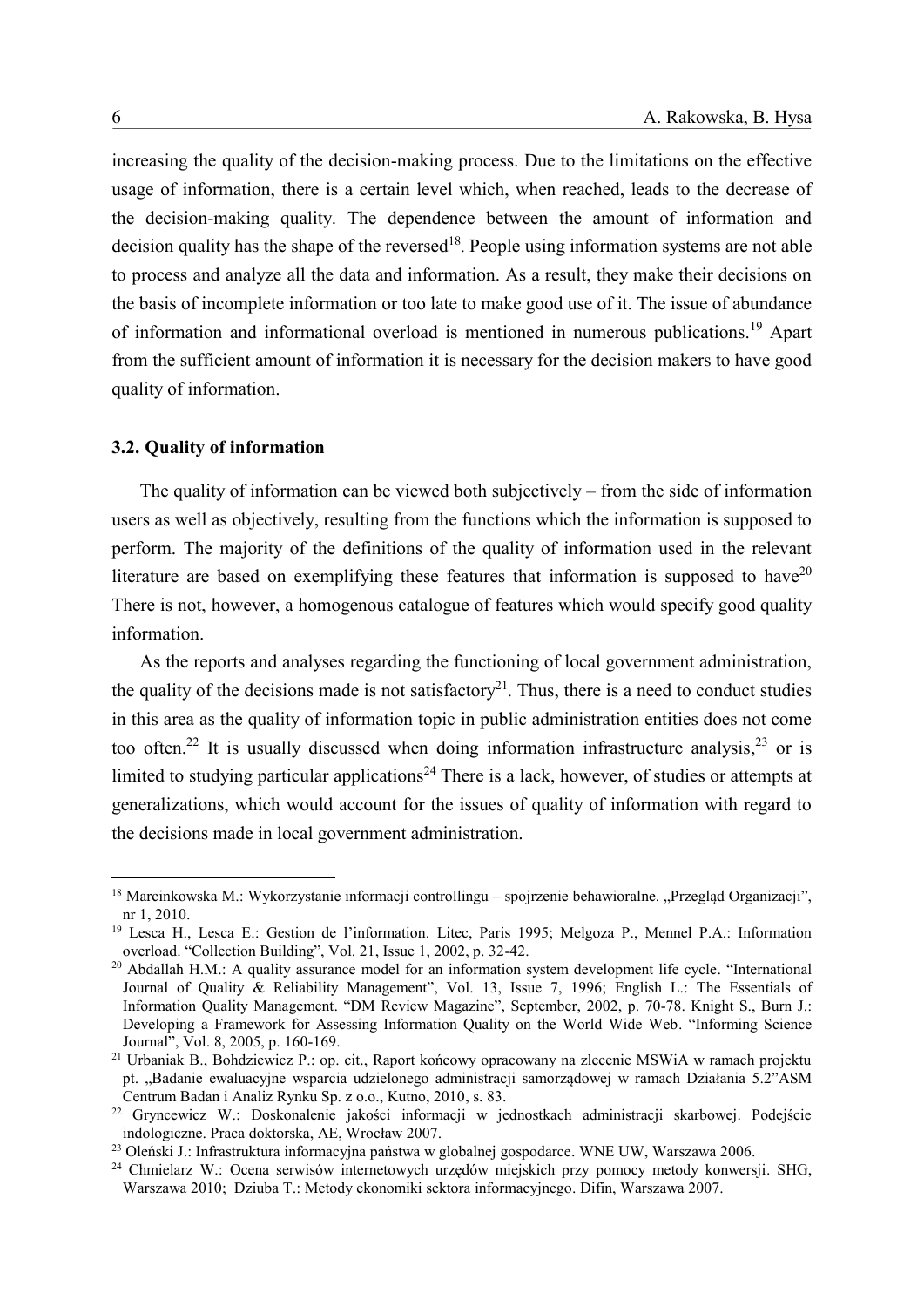The literature overview formed the basis for the following conclusions: there is a growing interest in the role of managers in local government institutions as well as scarcity of studies regarding their competencies, and, most of all, those pertaining to the decision-making competencies (skills, knowledge, personality, decision-making style), which can be regarded as critical for achieving good results, as well as conditioning of these decision (such as the quality of information). Thus, the following study questions have been posed: what is the significance of quality of information and the information system itself in the decisionmaking process? What competencies should managers from the local government institutions have in order to make the right decisions? What factors, apart from competencies, influence the process of their decision making? Do the decisions made by local government managers require possessing specific competencies other than in the case of the classical manager?

### **4. Study Results**

In order to find the answer to the afore mentioned questions, the study among the managerial personnel of the middle management of the local government institutions in the Silesian Voivodeship has been conducted. 208 respondents participated in the research: rural communes (gminas) (8%), urban (20%) and counties (urban and rural poviats 72%). Women constituted the majority of the respondents (61%, whilst 39% were men). Half of the respondents (50,5%) were people between 46 and 60 years old. A third were the people between 36 and 45 years old (32,2%). About half of the respondents (52,9%) have had between 2 to 10 years of managerial experience and a thirds (32,3 %) between 11 and 25 years. Every tenth manager (11%) has been in the management for over 26 years.

Non-parametric tests of significance have been employed in the analysis. These tests do not require standard distribution of measurable indicators. We have used: independence test x2, U Mann-Whitney Test, Kruskal – Wallis H Test, Sign Test, Wilcoxon Test. For the purposes of correlation analysis the following coefficients have been employed: Q-Kendall's, C-Pearson's, Spearman's rank R correlation. The calculations were performed by means of Statistics 10 version of the application.

#### **4.1. Information system and the quality of information**

As mentioned before, it has been assumed for the purposes of the study that the managerial personnel in the local government institutions make two types of decisions: administrative ones, which stem from its administrative and public nature and managerial ones, where they have more flexibility i.e. connected to managing employees (motivating,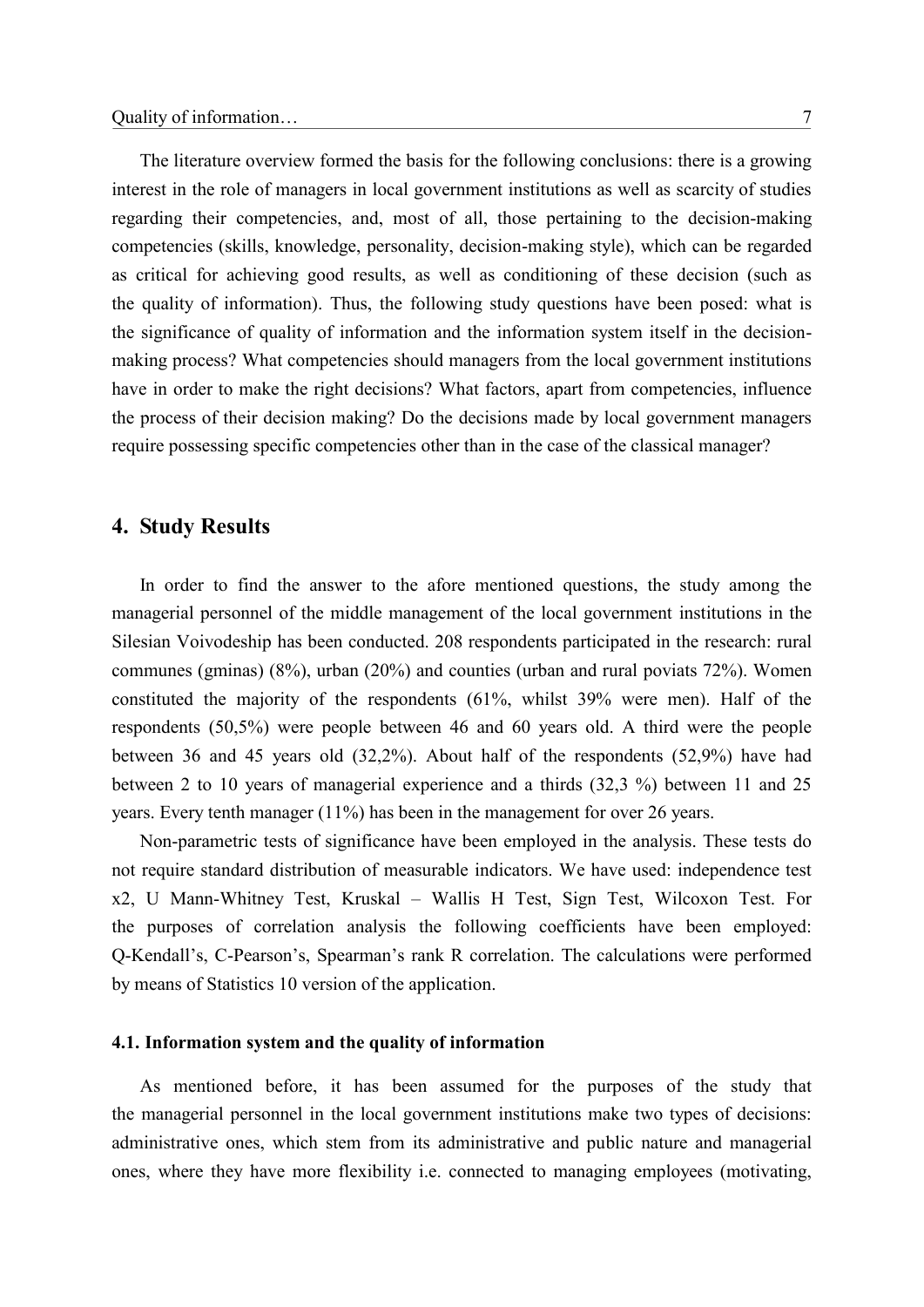evaluating, controlling subordinates), introducing changes pertaining to certain areas of functioning of the organization, as well as managing current tasks in a unit.

One of the significant elements in the decision-making process is the information channel and the tools supporting data processing which the personnel in this study uses to the formal circulation of the information. A half of the managers claims that they devote the majority of the daily workload to managerial decisions as defined here i.e. connected to the managerial role. As can be expected we have observed a correlation between the circulation of information and the types of the decisions made. Along with the growth of formal circulation share in processing information, we also observe the growth of administrative decisions share in decision making (significance level  $p = 0,000$ , correlation  $r = 0,32$ ).

Moreover, 69% of managers conceded that there are standstills or breaks in the information processing. The most commonly mentioned reasons for breaks were the necessity to obtain additional information and verifying information with other units. It is probably due to the necessity of cooperation between different organizational units while making administrative decisions. For example, obtaining permission to build a house depends on the previous arrangements and requirements in many areas. Another reason could be bad organization of work or badly specified organizational structure.

Work overload is another factor causing standstills in processing information according to respondents. Especially in the rural communes (gminas) over 40% of the managerial personnel pointed it out as the frequent reason for standstills in processing information. It has probably a lot to do with a greater variety and broader scope of tasks imposed on the managers from the units in rural communes (gminas).

Apart from the information system efficiency, an important element in the decisionmaking process is the quality of information. The people in the study have been requested to specify what significance each feature has when making decisions. The results have been presented in the ascending order. The greatest significance has: timeliness of the information (average  $-3,83$ ), and then explicitness (average  $-3,74$ ), completeness (average  $-3,70$ ), credibility (3,68), reliability (3,65), precision (3,56), punctuality (3,55), accessibility (3,5), security  $(3,37)$ . The smallest priority got usefulness of information (average  $-3,34$ ). This order pertains to the total results obtained in the process. However, it can be observed that depending on the type of decisions made by the managerial personnel, there are differences as to the quality requirements of information. It means that when making administrative decisions, precision and completeness of information turned out to be important factors. It is probably related to the necessity to receive documents where completeness and precision of information form conditions for appropriate circulation and help avoid delays in the administrative process. On the other hand, when making managerial decisions (for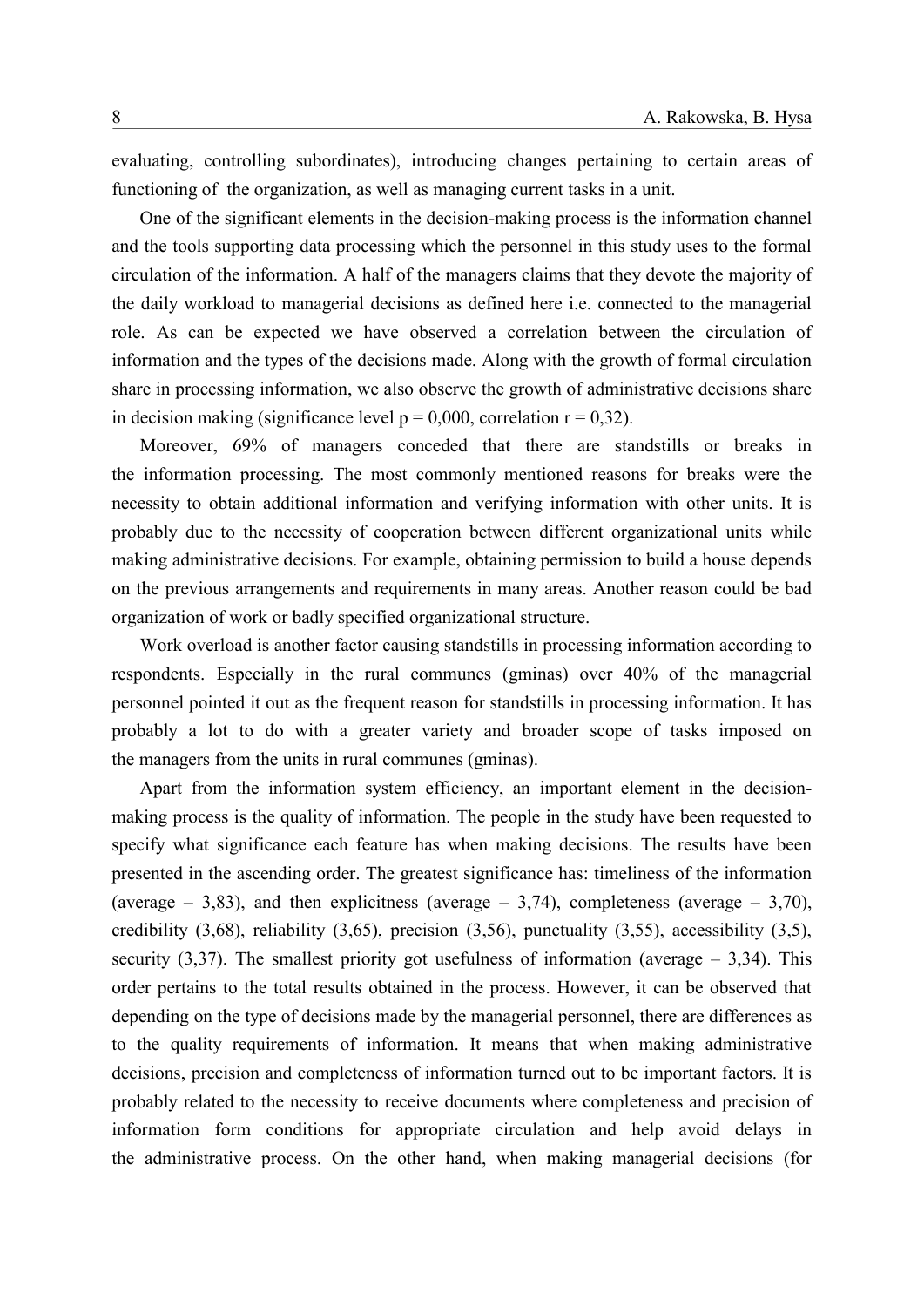instance evaluating the subordinates) more emphasis is laid on reliability and explicitness than on completeness and precision.

In local government institutions there are many rules, regulations or procedures which constitute collections of information for the decisions made. Unfortunately, these collections are of average quality. This answer was given by the respondents most frequently when asked about the quality of documents. These problems may stem from the lack of explicit regulations and as a consequence, it may be difficult to interpret them. The respondents put great emphasis on the explicitness of information. The greatest number of responses pointing to the good quality of documents received internal collections i.e. resolutions, ordinances, office orders. On the other hand, the greatest number of negative feedbacks got the procedures of the Quality Management System or Environmental Management System.

In the study we have identified factors, which, according to the respondents are important for appropriate decision making. They have been to assess the role of each of the ten factors (presented below in table 1) as an essential element of the administrative and managerial decision making process.

Table 1

| I actors conditioning accision making process                         |                                                                                                    |  |
|-----------------------------------------------------------------------|----------------------------------------------------------------------------------------------------|--|
| Factors which are relevant for appropriate decision making in offices |                                                                                                    |  |
|                                                                       | Additional financial means to develop competencies and knowledge of the officials                  |  |
| 2                                                                     | Regular training courses on using modern information technologies                                  |  |
| 3                                                                     | A change in the organizational structure, which will facilitate circulation/reaching the necessary |  |
|                                                                       | information/knowledge                                                                              |  |
| $\overline{4}$                                                        | Greater open-mindedness of officials for new developments and constant training and improving      |  |
| 5                                                                     | A clearly specified system of motivation, assessment, rewards and remunerations of officials       |  |
| 6                                                                     | Quick access to the current legal regulations, bills, resolutions, procedures etc.                 |  |
| $7\phantom{.0}$                                                       | Better cooperation with external institutions, authorities                                         |  |
| 8                                                                     | Access to good practice database, solutions from other offices (e.g. on the base of benchamrking)  |  |
| 9                                                                     | Making use of the analytical tools (data warehouses, decision support systems)                     |  |
| 10                                                                    | Better system of selection and recruitment of the new officials                                    |  |

Factors conditioning decision-making process

Source: Author's own study.

The most frequently mentioned factor which conditions appropriate decision making in the administrative decision group was quick access to the current legal regulations, bills, regulation procedures (72%) as well as the need to cooperate more efficiently with external institutions and authorities (56%). On the other hand, in the managerial decisions group the most frequently mentioned factors were: clearly specified system of motivation, assessment, rewards and remunerations of officials (57%). By comparing individual factors (figure 1 below) in various decision-making groups we can observe the biggest difference when it comes to the choice of the fifth factor (clearly specified system of motivation,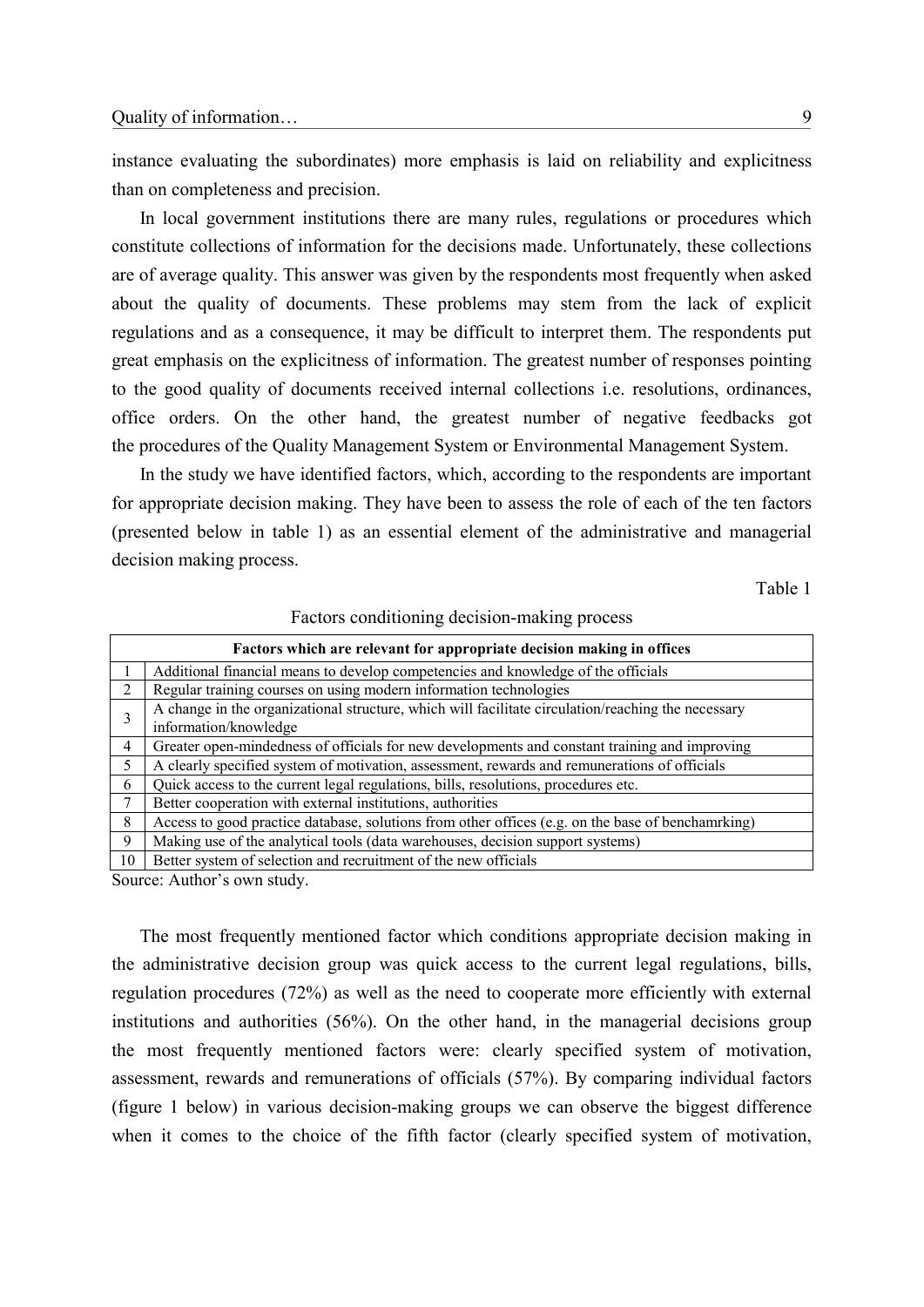assessment, rewards and remunerations of officials) and the seventh (better cooperation with external institutions, authorities).

It can testify to the fact that one of the weak sides of the public institutions is managing human resources, but foremost it pertains to the motivational areas, assessment, trainings and the development of employees.



Fig. 1. Factors conditioning the decision making process Rys. 1. Czynniki warunkujące podejmowanie decyzji Source: Author's own study based on research analysis.

The manager also specified what problems they have to face when making efficient decisions. The most significant barriers were: too little time to analyze certain issues (24%), lack/shortage of the good quality information (15%) as well as fossilized procedures and too much bureaucracy (12,8%). It is surprising though that a lot of respondents did not comment on the issue of insufficient skills to make difficult decisions (24,16%), i.e. every fourth manager cannot or does not want to assess herself or himself.

#### **4.2. Decision-making competencies**

The success in the decision-making process is heavily dependent on the decision-making potential of the manager i.e. her or his personality, knowledge, experience, ability to organize her or his work, leadership style, competences as well as attitude and motivation. Thus, the managers assessed twenty four elements of decision-making competences which included knowledge, skills, attitudes, personality traits as: essential, of average importance or non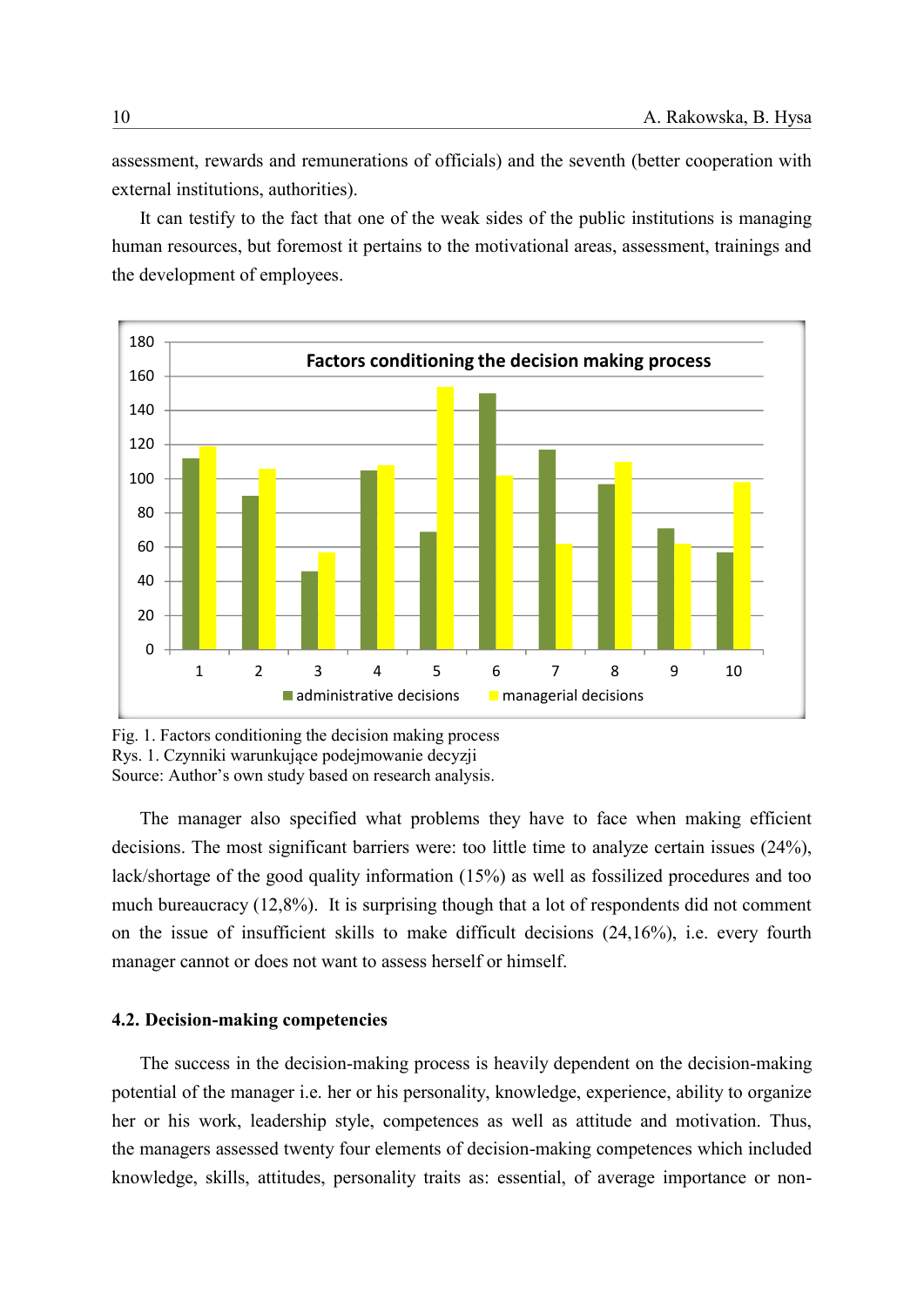essential in the decision making. The linear order of the priorities according to the ranks ascribed to them is presented in table 2.

Table 2

| Competencies                                                                        | Ranks          |
|-------------------------------------------------------------------------------------|----------------|
| K1 - Specialist Knowledge                                                           | 24             |
| K2 - Considerable management knowledge                                              | 23             |
| K6 – Strict observance of procedures, rules and legal norms                         | 21,5           |
| K20 – Self-improvement, willingness to improve qualifications and acquire knowledge | 21,5           |
| K4 – Significant work experience                                                    | 19             |
| $K7$ – Ability to resolve conflicts                                                 | 19             |
| K8 – Ability to predict and analyse facts                                           | 19             |
| $K13$ – Ability to delegate powers                                                  | 16             |
| K14 – Ease in creating appropriate culture and friendly atmosphere among co-workers | 16             |
| $K22 - Resistance$ to stress                                                        | 16             |
| $K15$ – Ability to motivate others                                                  | 14             |
| K18 - Ability to lead a group, leadership                                           | 13             |
| K5 - Making use of modern information and communication technology                  | 11             |
| K12 – High level of professional ethics (integrity, justice)                        | 11             |
| K21 - Strong personal motivation                                                    | 11             |
| $K11$ – Involvement in the work and realisation of goals of an organisation         | 9              |
| K17 – Ability to solve problems conceptually and creatively                         | 8              |
| K9 – Courage and ability to make decisions quickly                                  | 6              |
| K23 – Sensitivity and empathy                                                       | 6              |
| $K24 - Self$ -confidence                                                            | 6              |
| $K19$ – Ability to communicate and work in groups                                   | 4              |
| $K16 -$ Ability to use intuition in the decision making process                     | 3              |
| K3 - Knowledge of foreign languages                                                 | $\overline{2}$ |
| K10 - Propensity to risk taking                                                     |                |

#### Decision-making competencies

Source: Author's own study.

As can be observed, apart from the specialist knowledge, in this case referring to administrative character of work, the second area that has been pointed to was management knowledge and then development of other competencies. It can mean that managerial attitude to management is growing. Propensity to risk taking is most often selected as unnecessary (or of average importance), knowledge of foreign languages or using intuition in decision making process, which certainly is caused by the way these organizations function. However, low importance ascribed to communication and teamwork has to be assessed critically.

It has also been noted that sex of the respondents differentiates the results in competencies such as: propensity to risk taking ( $p = 0.022416$ ), ability to communicate and work in a team. Women are less likely to take risks but exhibit greater ability to communicate and work in a team.

It has also been noted that there is a significant dependency between the age of a manager and the following competencies: vast knowledge on management ( $p = 0.023861$ ), significant job experience ( $p = 0.007522$ ), propensity to risk-taking ( $p = 0.032767$ ), high level of work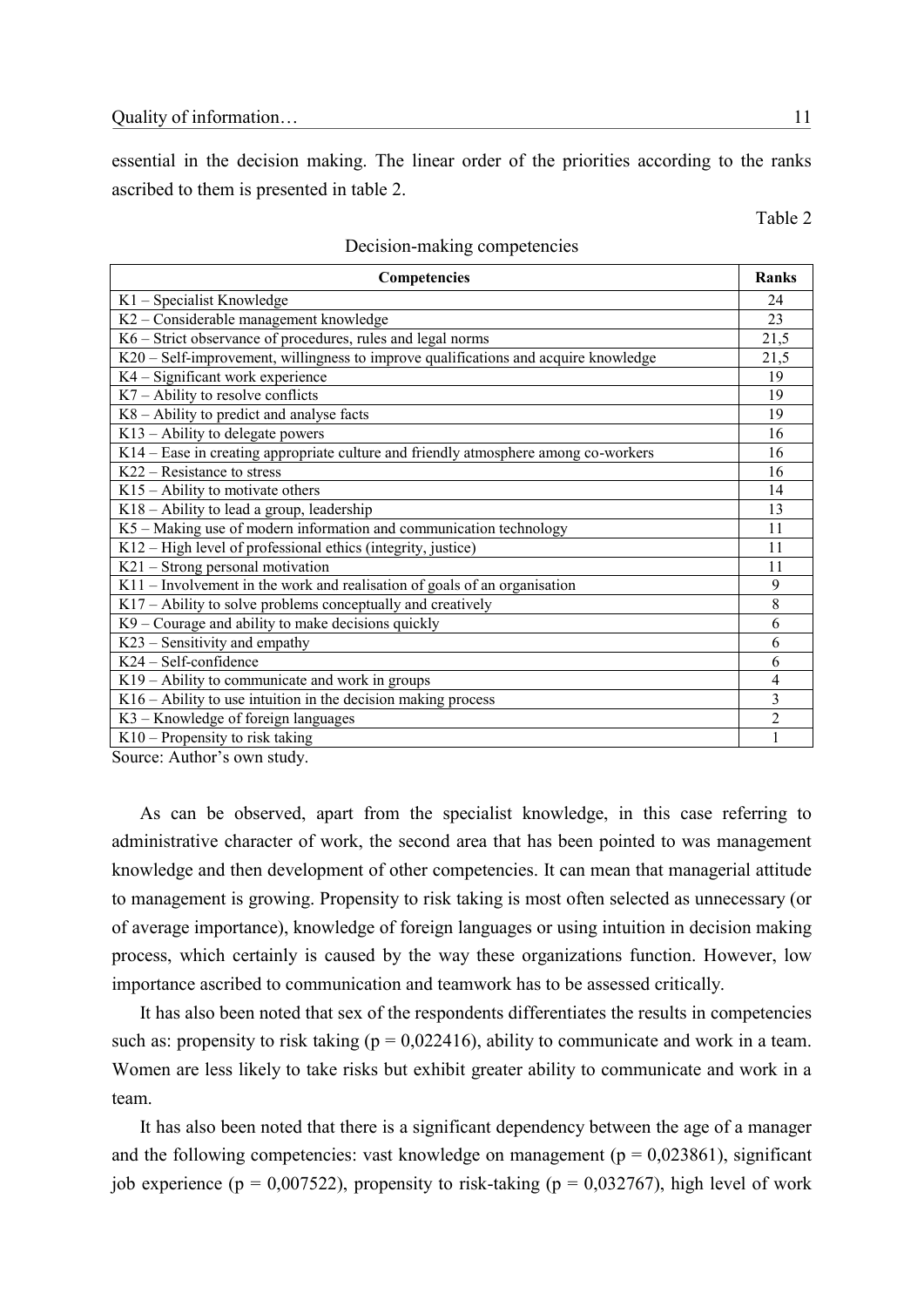ethics (integrity, justice) ( $p = 0.015649$ ), conceptual skills, ability to deal creatively with problems ( $p = 0.013041$ ). The managers in the age group between 46 and 60 year old more willingly make decisions in the risky conditions. It is probably connected to greater management knowledge and experience. 25% of all the managers pointed to conceptual skills, creative problem solving, where a big group is constituted by managers between 46 and 60 years old (46%) and managers between 35-45 (36%).

## **5. Conclusion**

In the study part, the following questions have been posed: what significance does the quality of information as well as information system have in decision-making process and what competences should the managers of local government institutions have to make the right decisions. The studies have shown that decision-making needs of the respondents are not fully met due to the quality of information. One of the problems is also the waiting time for essential information as well ambiguity of the regulations and tasks overload (fast pace of work), especially in smaller offices. Work overload has been mentioned as the most frequent reason for standstills in processing information. It is especially true for units in small rural communes (gminas) where managers complain about work overload (40% of all choices).

In the studied organizations we have not observed shortage of information problems, but on the contrary, its abundance. Every fourth of the respondents avoided answering questions pertaining to making difficult decisions.

In the studies that we have conducted among the managerial personnel of the local government institutions the most frequently chosen competencies of an ideal manager were the ones related to the specificity of their jobs. They, most of all, pertained to expert knowledge, strict observance of procedures, regulations and legal norms and also knowledge on management. On the other hand, lower marks were given to competencies such as: ability to solve problems in a conceptual and creative way, ability to make use of intuition in decision making process, involvement in work and attaining goals of an organization, but it can also be explained by a special character of these two prevalent problems.

The presented results can testify to the fact that a weaker point of the offices is managing human resources, and this refers to areas such as motivation, evaluation, training courses and workers' development. However, the managers exhibit high motivation to increase their skills, to improve themselves and acquire knowledge. Unfortunately, there are unfavourable circumstances for the improvement to take place.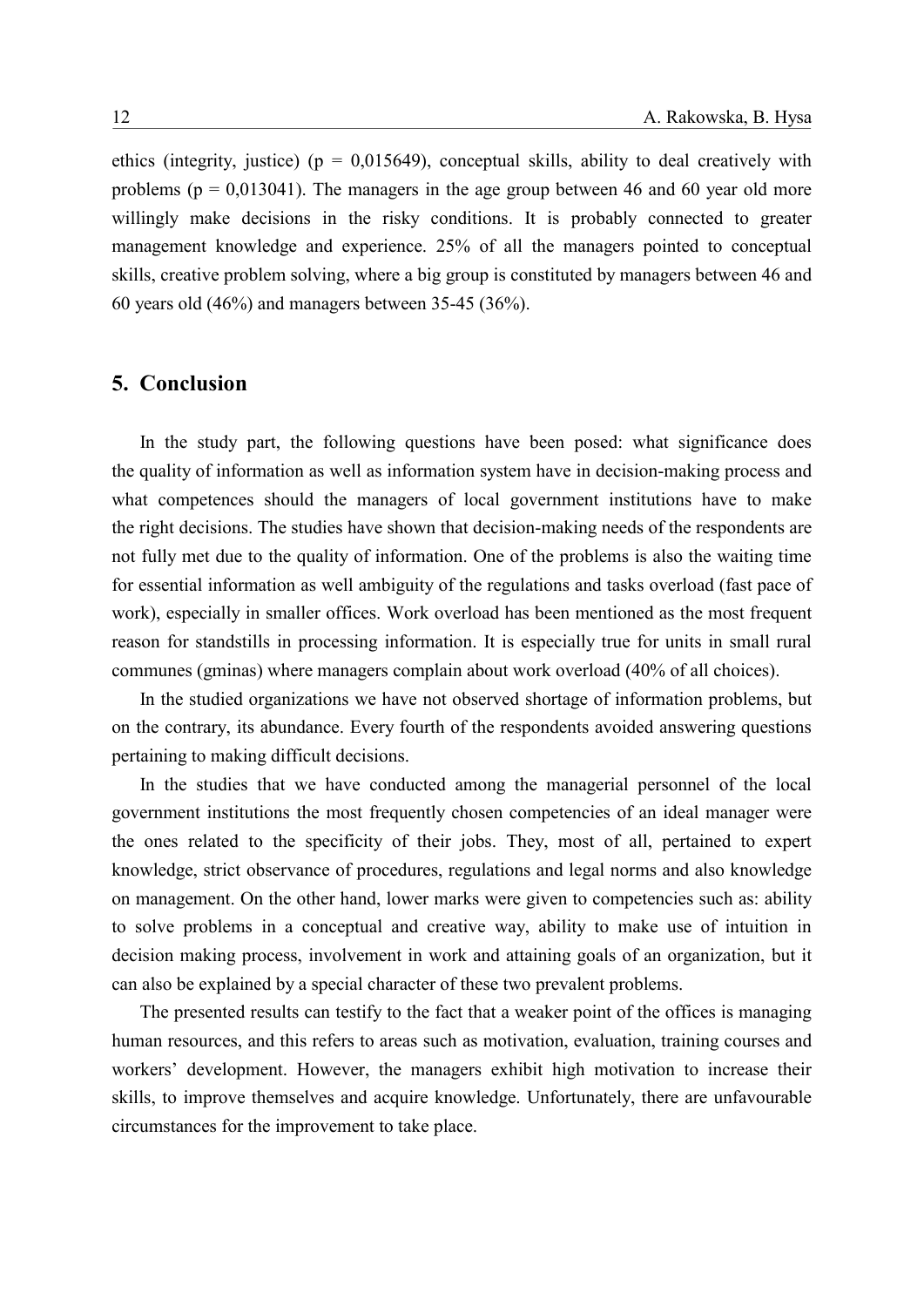Decision making in local government institutions is still heavily influenced by administrative and political perspective, but more and more frequently a need for a managerial approach can be observed.

### **Bibliography**

- 1. Abdallah H.M.: A quality assurance model for an information system development life cycle. "International Journal of Quality & Reliability Management", Vol. 13, Issue 7, 1996.
- 2. Bratnicki M.: Kompetencje przedsiębiorstwa, od określenia kompetencji do zbudowania strategii. Placet, Warszawa 2000.
- 3. Bugdol M.: Zarządzanie jakością w urzędach administracji publicznej. Difin, Warszawa 2008.
- 4. Catlaw T., Chapman J.: What's New about the New Public Management, A comment Stephen Page's. "Public Administration Review", 2007.
- 5. Chełpa S.: Kwalifikacje kadr kierowniczych przedsiębiorstw przemysłowych. Kierunki i dynamika zmian. AE, Wrocław 2003.
- 6. Chmielarz W.: Ocena serwisów internetowych urzędów miejskich przy pomocy metody konwersji. SHG, Warszawa 2010.
- 7. Drucker P.: Zarządzanie w XXI wieku. Muza, Warszawa 2000.
- 8. Dziuba D.T.: Metody ekonomiki sektora informacyjnego. Difin, Warszawa 2007.
- 9. English L.: The Essentials of Information Quality Management. "DM Review Magazine", September, 2002.
- 10. Furterer S., Elshennawy A.K.: Implementaion of TQM and lean Six Sigma tools in local government: a framework and a case study. "Total Quality Management & Business Excellence", No. 16, Vol. 10, 2005.
- 11. Gryncewicz W.: Doskonalenie jakości informacji w jednostkach administracji skarbowej. Podejście infologiczne. Praca doktorska, AE, Wrocław 2007.
- 12. Hamrol A., Mantura W.: Zarządzanie jakością teoria i praktyka. PWN, Warszawa-Poznań 1999.
- 13. Hester W.J., Meyer W.: The nature of information, and the effective use of information in rural development. "Information Research", Vol. 10, No. 2, 2005.
- 14. Kappelaman L., Prybutok V.: Empowerment Motivation, Training and TQM Program Implementation Success. "Total Quality Management", No. 3, Vol. 37, 2001.
- 15. Knight S., Burn J.: Developing a Framework for Assessing Information Quality on the World Wide Web. "Informing Science Journal", Vol. 8, 2005.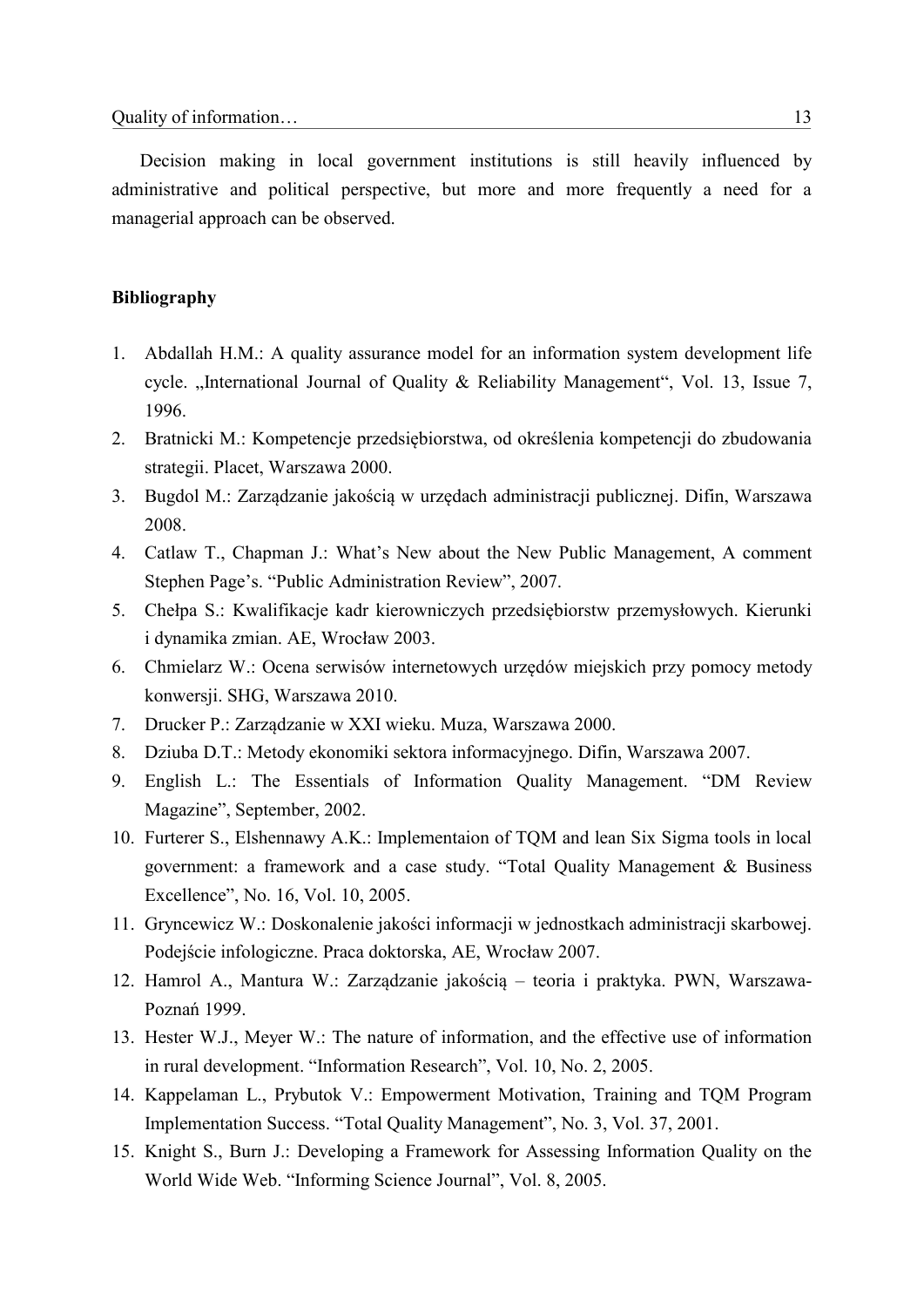- 16. Kuc B.R.: Zarządzanie doskonałe. Wyd. Menadżerskie PTM, Warszawa 2000.
- 17. Lesca H., Lesca E.: Gestion de l'information. Litec, Paris 1995.
- 18. Lisiecka K., Papaj T.: System zarządzania jakością w urzędach terytorialnej administracji publicznej. "Problemy Jakości", Nr 10, 2006.
- 19. Listwan T.: Zarządzanie kadrami, C.H. Beck, Warszawa 2010.
- 20. Marcinkowska M.: Wykorzystanie informacji controllingu spojrzenie behawioralne. "Przegląd Organizacji", Nr 1, 2010.
- 21. Melgoza P., Mennel P.A.: Information overload. "Collection Building", Vol. 21, Issue 1, 2002.
- 22. Oleński J.: Nowoczesna infrastruktura informacyjna podstawą taniego i przyjaznego państwa polskiego. Program reformy infrastruktury informacyjnej państwa i strategii informatyzacji sektora publicznego. MSWiA, Warszawa 2005, www.mswia.gov.pl/ download.php?s=1&id=2419 (dostęp 2011.08.15).
- 23. Oleński J.: Infrastruktura informacyjna państwa w globalnej gospodarce. WNE UW, Warszawa 2006.
- 24. Penc J.: Role i umiejętności menadżerskie. Difin, Warszawa 2005.
- 25. Rago W.V.: Adapting Total Quality Management to government: Another point of view. "Public Administration Review", No. 54, Vol. 1, 1996.
- 26. Rakowska A.: Kompetencje menadżerskie kadry kierowniczej we współczesnych organizacjach. UMCS, Lublin 2007.
- 27. Rakowska A., Sitko-Lutek A.: Doskonalenie kompetencji menadżerskich. PWN, Warszawa 2000.
- 28. Raport końcowy opracowany na zlecenie MSWiA w ramach projektu pt. "Badanie ewaluacyjne wsparcia udzielonego administracji samorządowej w ramach Działania 5.2 Wzmocnienie potencjału administracji samorządowe." ASM Centrum Badan i Analiz Rynku Sp. z o.o., Kutno 2010.
- 29. Rogala P.: Zastosowanie benchmarkingu w administracji publicznej. Doświadczenia urzędu miejskiego w Gliwicach. "Problemy Jakości", nr 5, 2005.
- 30. Supernat J.: Administracja publiczna w świetle koncepcji New Public Management, [w:] Administracja publiczna. Studia Krajowe i Międzynarodowe. WSAP, Białystok 2003.
- 31. Thierry D., Sauret C.: Zatrudnienie i kompetencje w przedsiębiorstwie w procesie zmian. Poltex, Warszawa 1994.
- 32. Tulgan B.: Empowerment Myth. "Leadership Excellence", No. 4, Vol. 24, 2007.
- 33. Urbaniak B., Bohdziewicz P.: Zdiagnozowanie potencjału administracji samorządowej, ocena potrzeb szkoleniowych kadr urzędów administracji samorządowej oraz